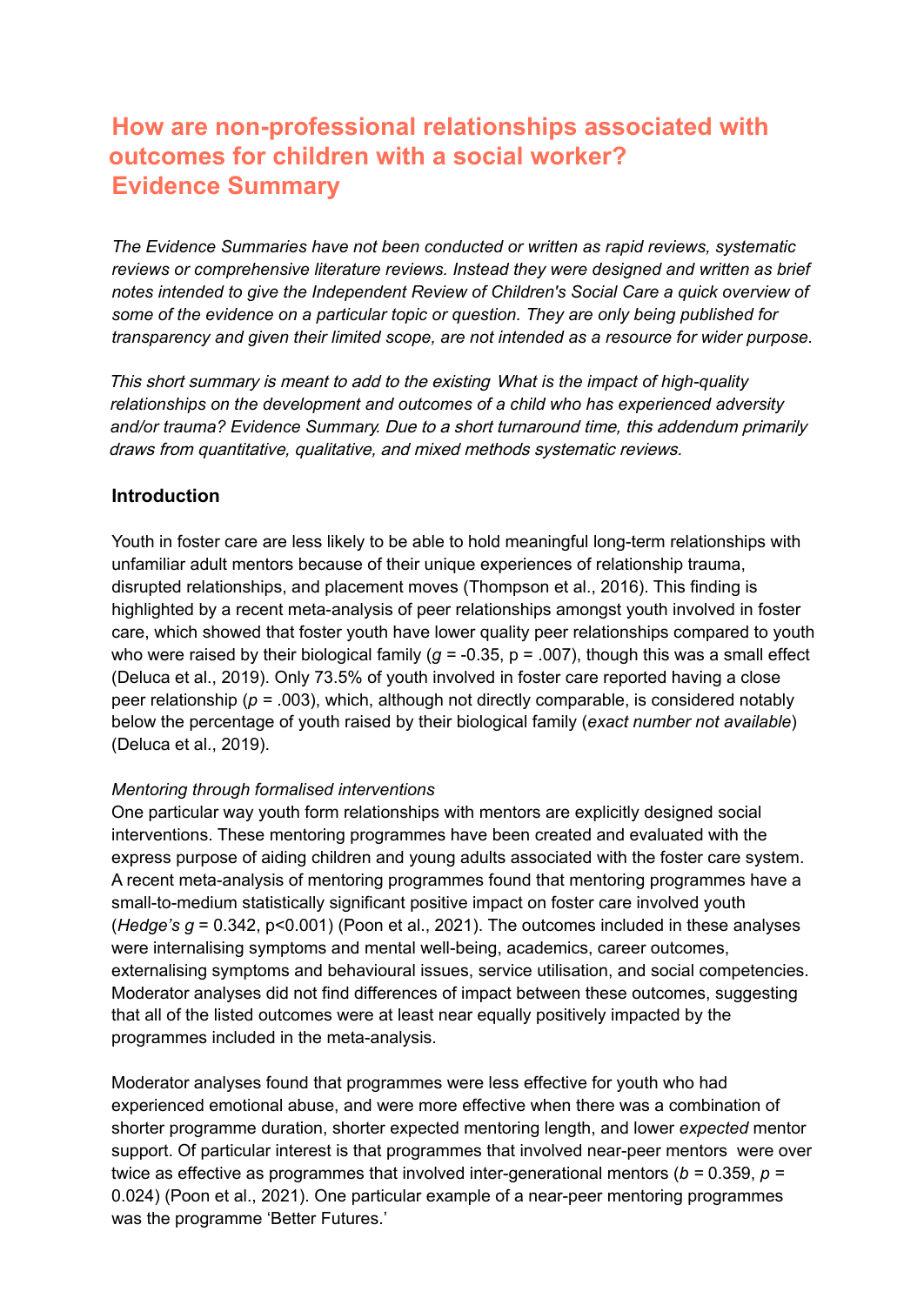The Better Futures programme was developed with the purpose of increasing higher education participation amongst youth involved in foster care by enhancing self-determination through older peer coaches through both learning activities and information distribution (Phillips et al. 2015). The programme explicitly focuses on mental health issues by encouraging resiliency and normalising mental health issues. This took the form of discussions around working with foster parents and children's social care professionals who may question youth's capabilities, how to take their experiences into strong applications for higher education, and figuring out how and when to disclose their care status to others, while also doing relationship building and celebrating achievements. The programme also allowed flexibility for coaches to aid participants during life stressors by highlighting youth strengths, aiding them in making decisions, and continuing to help youth try to achieve their higher education goals (Phillips et al. 2015).

A list of the other included interventions in this systematic review is available in an appendix at the end of this document.

#### *Natural mentoring*

Natural mentoring, or mentoring that is done outside of formal and organised programmes may be more promising in that youth select for themselves familiar adults or peers that they can create a lasting and quality bond with. Natural mentors can include non-parental relatives, neighbours, teachers, counsellors, or members of the community who can advocate for youth, and also be their confidant. They provide support by providing social capital youth may not receive otherwise (e.g. college applications, job searches) and by providing emotional support during stressful events or day-to-day stressors. From a developmental perspective, natural mentors can help demonstrate to youth how to model healthy relationships and function as a secondary attachment figure (van Dam et al., 2018).

Qualitative studies found that natural mentorship is important for foster youth transitioning to adulthood, where four studies emphasised the importance of viewing mentors as 'caring' or 'like a parent' (Thompson et al., 2016). This sentiment is echoed in a recent qualitative systematic review, where 38 studies carried a theme of the need for a genuine caring relationship that allowed for *natural* response and a feeling of respect, in contrast to overly professional relationships (NICE, 2021). That being said, natural mentoring as a single concept seems to be poorly defined, with a lack of general agreement between systematically searched studies (Thompson et al., 2016; van Dam et al., 2018).

A wider meta-analysis of natural mentoring, across all youth demographics, found that having a natural metro was associated with positive academic and vocational, social-emotional, physical health, and psychosocial outcomes (*r =* .106). There was a larger effect size (*r =* .208) where there was higher quality relationships with natural mentors defined by relatedness, social support, and autonomy support. Risk-status was not related to effects, suggesting that natural mentorship is equally as beneficial for foster care involved youth as it is for the general youth population (van Dam et al., 2018).

The authors of this particular study emphasise that since natural mentoring relationships require less infrastructure and investment compared to formalised mentoring programmes, it may be beneficial to strengthen 'relational capacity' in foster youth settings by increasing the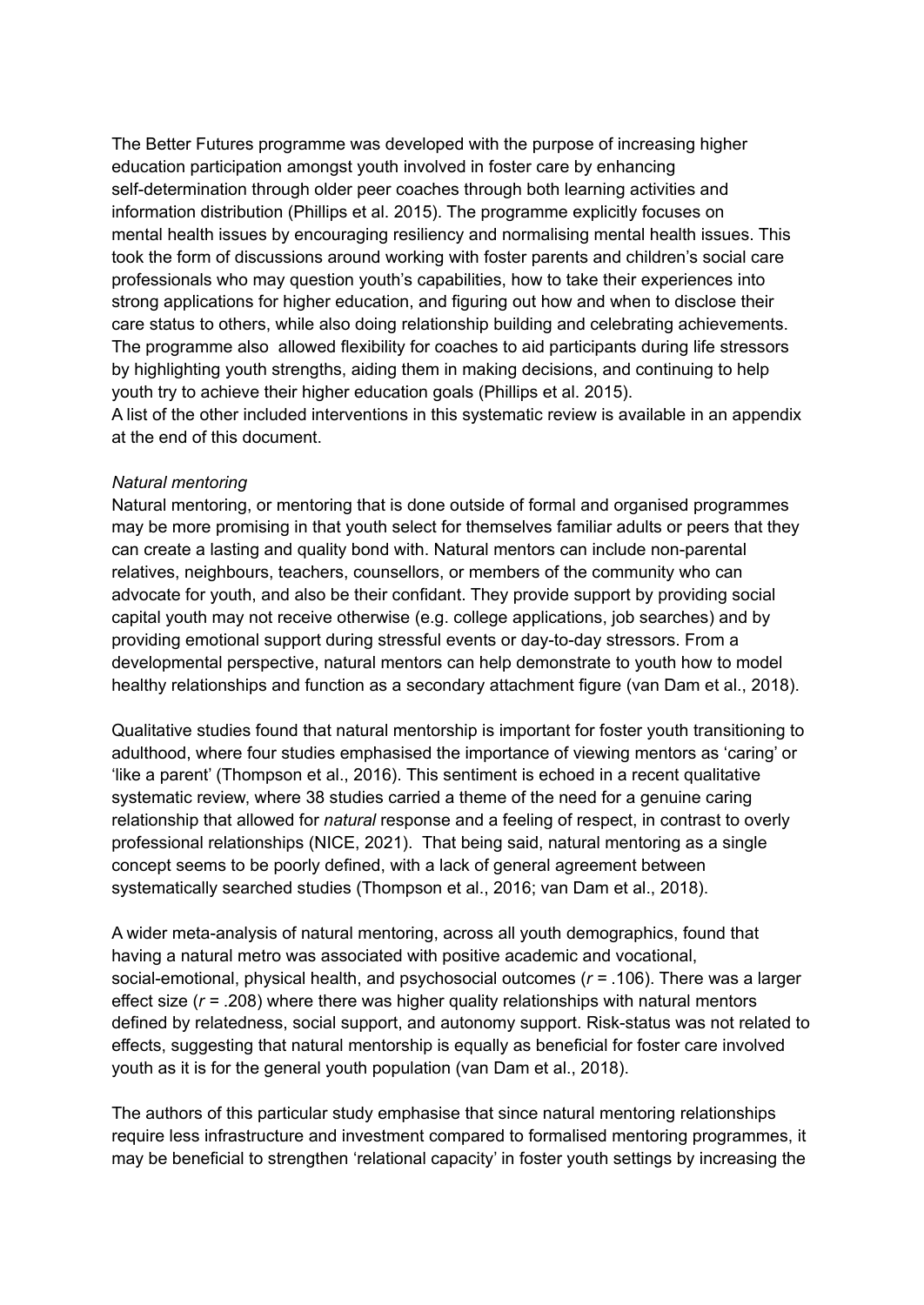ratios and trainings of adults in educational, health, juvenile justice, and other settings where foster care involved youth may frequent.

## *Conclusion*

 It is well established in the evidence base that youth involved with foster care have difficulties forming and maintaining quality relationships, which can play a significant role in improving outcomes across many different domains. Research on mentoring has demonstrated positive effects on foster care involved youth, particularly where there were high quality mentoring relationships, which can be a challenge to develop for foster care involved youth due to previous episodes of abuse. Formal programmes may be more effective where mentors are closer to foster youth's age and experience in the foster care system, and natural mentoring may be facilitated through increased interaction opportunities between foster care involved youth and adults in their day-to-day settings.

## References

 DeLuca, H. K., Claxton, S. E., & Dulmen, M. H. M. (2019). The Peer Relationships of Those Who Have Experienced Adoption or Foster Care: A Meta‐Analysis. *Journal of Research on Adolescence*, *29*(4), 796–813. <https://doi.org/10.1111/jora.12421>

 NICE Guideline Updates Team. (2021). *Barriers and facilitators for supporting positive relationships among looked-after children and young people*. [https://www.nice.org.uk/guidance/ng205/evidence/evidence-reviews-october-2021-33347105](https://www.nice.org.uk/guidance/ng205/evidence/evidence-reviews-october-2021-333471052696?tab=evidence) [2696?tab=evidence](https://www.nice.org.uk/guidance/ng205/evidence/evidence-reviews-october-2021-333471052696?tab=evidence)

 Phillips, L. A., Powers, L. E., Geenen, S., Schmidt, J., Winges-Yanez, N., McNeely, I. C., Merritt, L., Williamson, C., Turner, S., Zweben, H., & Bodner, C. (2015). Better Futures: A validated model for increasing postsecondary preparation and participation of youth in foster care with mental health challenges. *Children and Youth Services Review*, *57*, 50–59. <https://doi.org/10.1016/j.childyouth.2015.07.010>

 Poon, C. Y. S., Christensen, K. M., & Rhodes, J. E. (2021). A Meta-analysis of the Effects of Mentoring on Youth in Foster Care. *Journal of Youth and Adolescence*, *50*(9), 1741–1756. <https://doi.org/10.1007/s10964-021-01472-6>

 Thompson, A. E., Greeson, J. K. P., & Brunsink, A. M. (2016). Natural mentoring among older youth in and aging out of foster care: A systematic review. *Children and Youth Services Review*, *61*, 40–50. <https://doi.org/10.1016/j.childyouth.2015.12.006>

 van Dam, L., Smit, D., Wildschut, B., Branje, S. J. T., Rhodes, J. E., Assink, M., & Stams, G. J. J. M. (2018). Does Natural Mentoring Matter? A Multilevel Meta‐analysis on the Association Between Natural Mentoring and Youth Outcomes. *American Journal of Community Psychology*, *62*(1–2), 203–220. <https://doi.org/10.1002/ajcp.12248>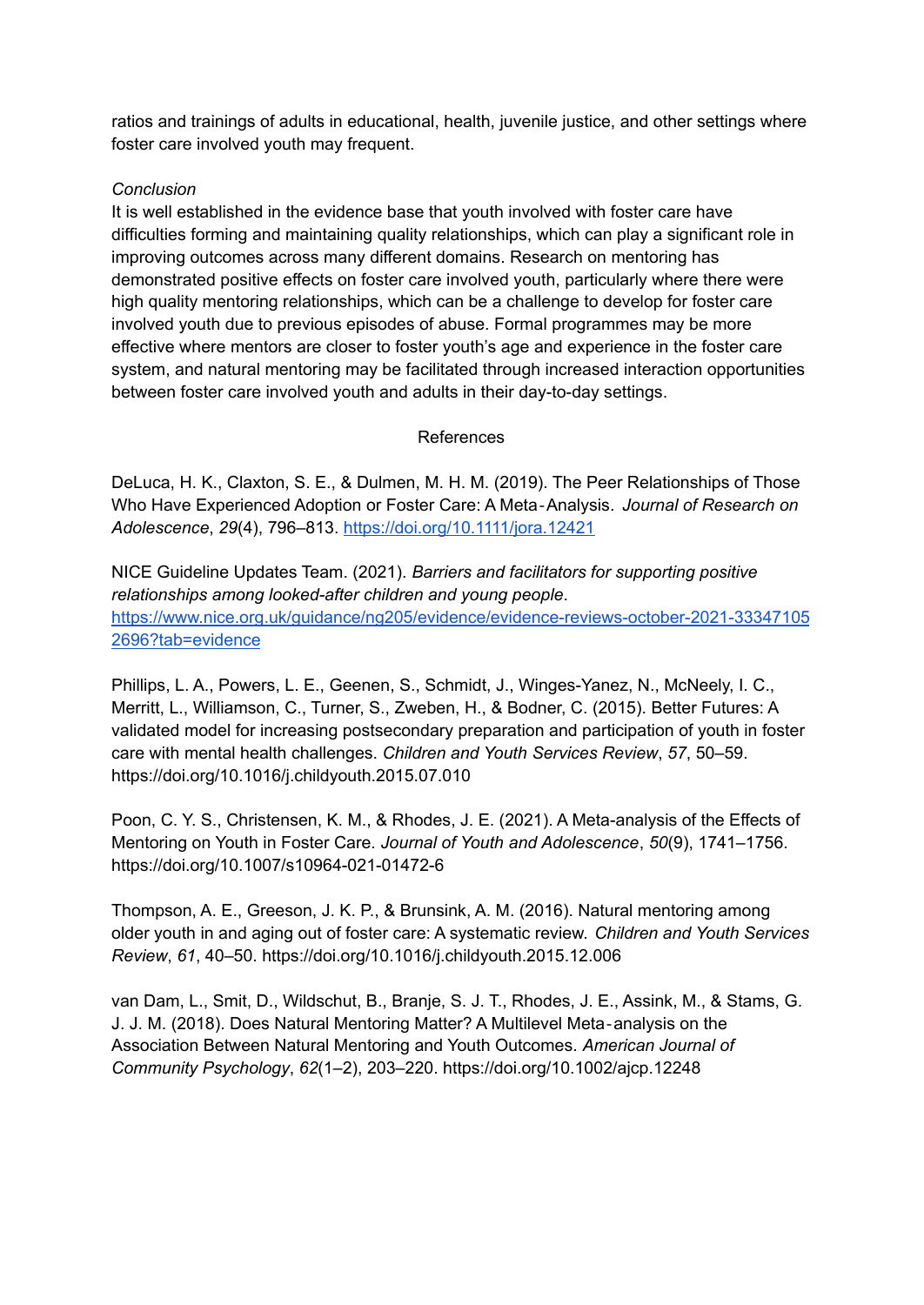# **Appendix: Programmes involved in Meta-analyses**

| <b>Study</b>     | <b>Programme Name</b>                                                                                                                                                                                                                                                                                                                                                                                                     |
|------------------|---------------------------------------------------------------------------------------------------------------------------------------------------------------------------------------------------------------------------------------------------------------------------------------------------------------------------------------------------------------------------------------------------------------------------|
| Poon et al. 2021 | <b>Transition to Independence Programme</b>                                                                                                                                                                                                                                                                                                                                                                               |
|                  | Ayna, D. (2017). Program evaluation of The Wayne State University<br>(WSU) Transition to Independence Program (TIP). Doctoral<br>Dissertation, Wayne State University. ProQuest Dissertations &<br><b>Thesis Global</b>                                                                                                                                                                                                   |
|                  | <u>My Life</u>                                                                                                                                                                                                                                                                                                                                                                                                            |
|                  | Blakeslee, J. E., & Keller, T. E. (2018). Extending a randomized trial<br>of my life mentoring model for youth in foster care to evaluate<br>long-term effects on offending in young adulthood: Final technical<br>report. Portland State University.                                                                                                                                                                     |
|                  | <b>TAKE CHARGE</b>                                                                                                                                                                                                                                                                                                                                                                                                        |
|                  | Geenen, S., Powers, L. E., Powers, J., Cunningham, M., McMahon,<br>L., Nelson, M., Dalton, L. D., Swank, P. & Fullerton, A. other members<br>of Research Consortium to Increase the Success of<br>Youth in Foster Care. (2013). Experimental study of a<br>self-determination intervention for youth in foster care. Career<br>Development and Transition for Exceptional Individuals, 36(2), 84 -<br>95                  |
|                  | Powers, L. E., Geenen, S., Powers, J., Pommier-Satya, S., Turner,<br>A., Dalton, L. D., Drummond, D. & Swank, P. (2012). My life: Effects of<br>a longitudinal, randomized study of self-determination enhancement<br>on the transition outcomes of youth in foster care and special<br>education. Children and Youth Services Review, 34(11), 2179-2187                                                                  |
|                  | <u>Better Futures</u>                                                                                                                                                                                                                                                                                                                                                                                                     |
|                  | Geenen, S., Powers, L. E., Phillips, L. A., Nelson, M., McKenna, J.,<br>Winges-Yanez, N., Blanchette, L., Adrienne, C., Dalton, L. D.,<br>Salazar, A. & Swank, P. (2015). Better futures: A randomized<br>field test of a model for supporting young people in foster care with<br>mental health challenges to participate in higher education. The<br>Journal of Behavioral Health Services & Research, 42(2), 150 - 171 |
|                  | <u>C. A. R. E.</u>                                                                                                                                                                                                                                                                                                                                                                                                        |
|                  | Greeson, J. K. & Thompson, A. E. (2017). Development, feasibility,<br>and piloting of a novel natural mentoring intervention for older youth<br>in foster care. Journal of Social Service Research, 43(2), 205 - 222                                                                                                                                                                                                      |